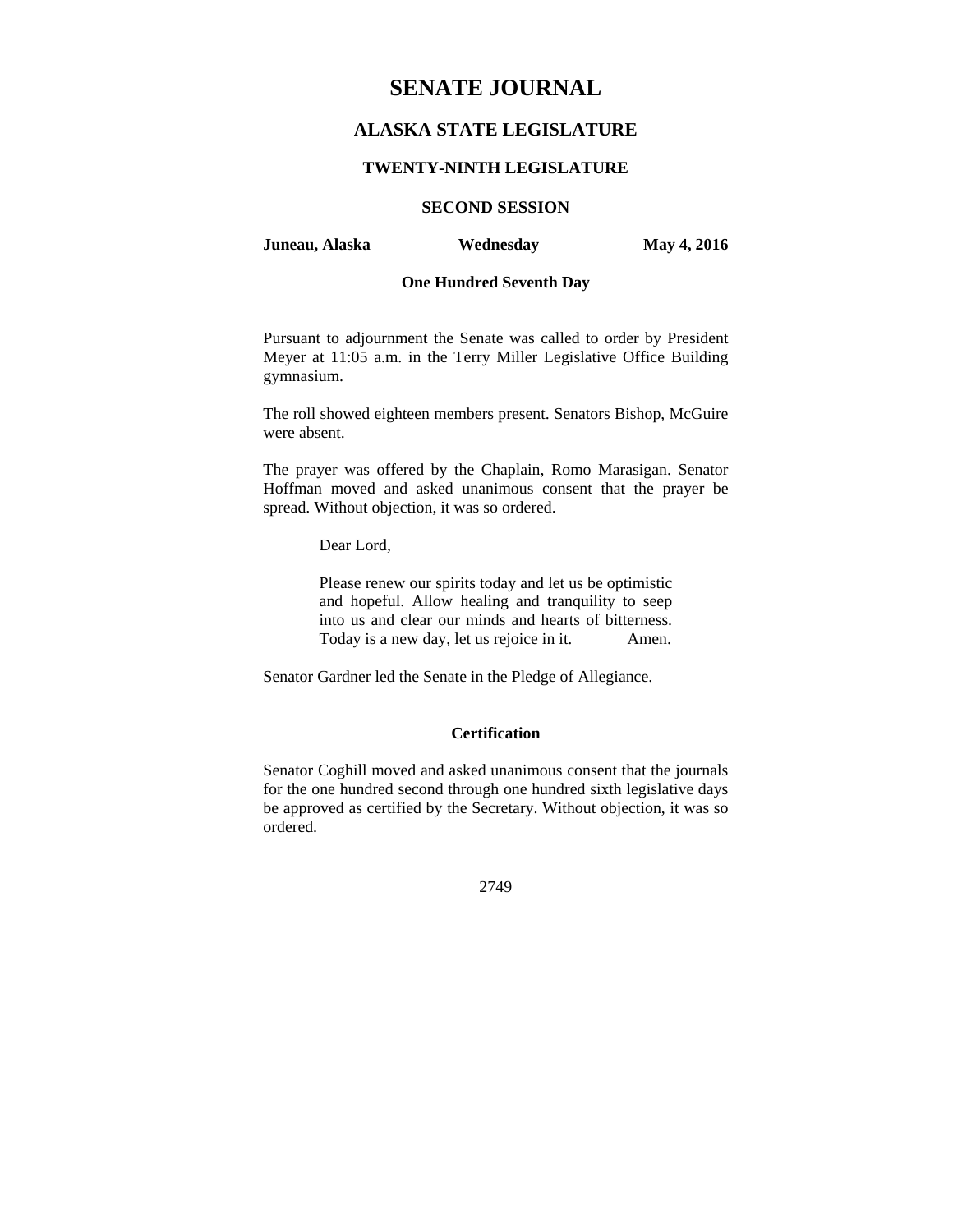Senator Coghill moved and asked unanimous consent Senators Bishop, McGuire be excused from a call of the Senate today. Without objection, Senators Bishop, McGuire were excused.

#### **Special Committee Reports**

# **HB 156**

The following report was received and distributed at 9:24 a.m., May 3:

May 3, 2016

Mr. President: Mr. Speaker:

The Conference Committee considered SENATE CS FOR CS FOR HOUSE BILL NO. 156(FIN) and CS FOR HOUSE BILL NO. 156(EDC) am and recommends

SENATE CS FOR CS FOR HOUSE BILL NO. 156(FIN) "An Act relating to a parent's right to direct the education of a child; relating to the duties of the state Board of Education and Early Development, the Department of Education and Early Development, school boards, and school districts; relating to public school curriculum and assessments; relating to compliance with federal education laws; relating to public school accountability; relating to a statewide assessment plan and review of education laws and regulations; repealing the minimum expenditure for instruction for school districts; relating to sex education, human reproduction education, and human sexuality education; relating to suicide awareness and prevention training; relating to contracts for student assessments; relating to questionnaires and surveys administered in public schools; relating to physical examinations for teachers; and providing for an effective date."

be adopted.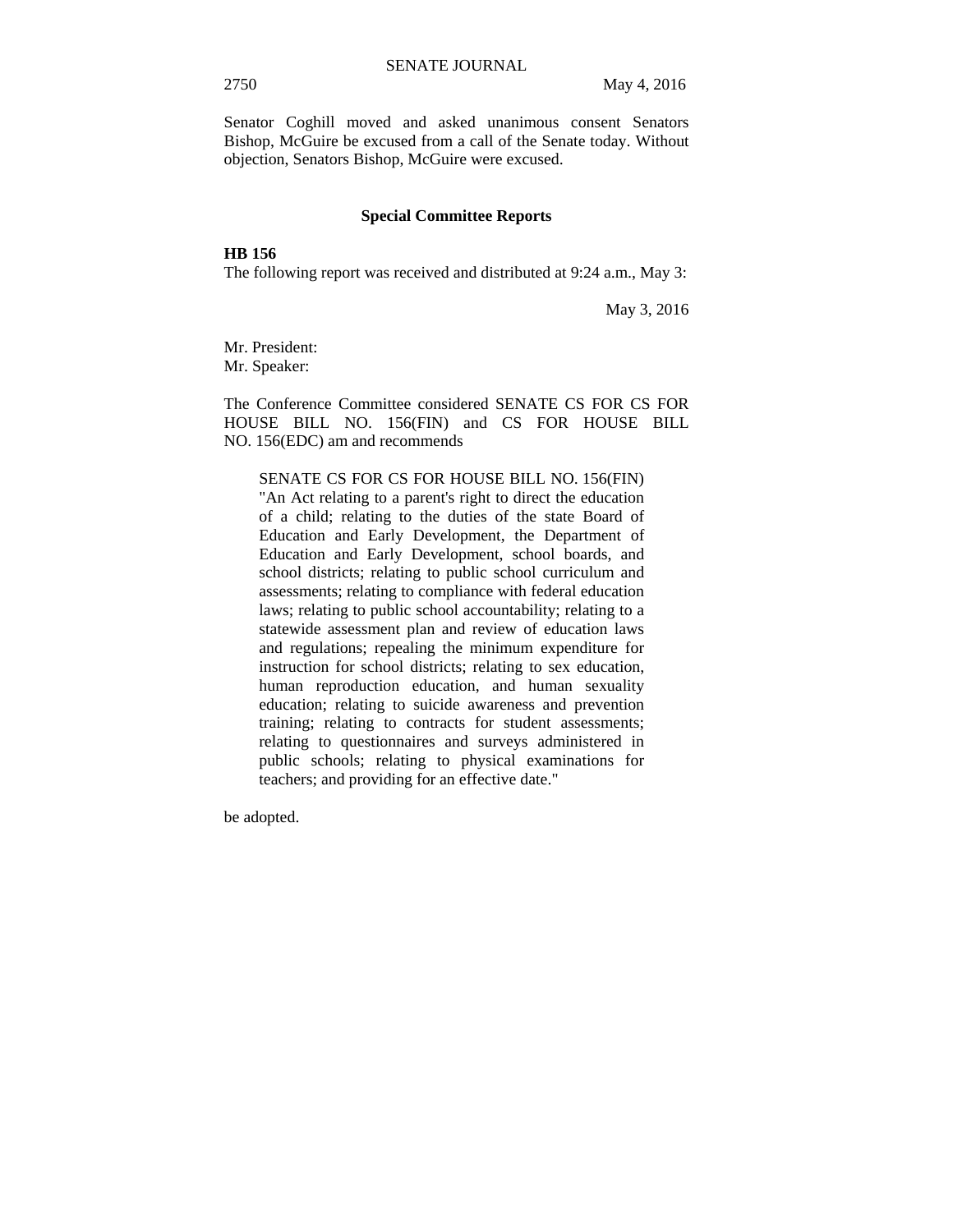May 4, 2016 2751

The following previously published fiscal information applies: Fiscal Note No. 2, zero, Department of Education and Early Development

Signing the report: Senator Dunleavy, Chair, Senators Giessel, Olson; Representative Keller, Chair, Representative Talerico.

Senator Coghill moved that the Senate adopt the Conference Committee Report.

The question being: "Shall the Senate adopt the Conference Committee Report?" The roll was taken with the following result:

SCS CSHB 156(FIN) Shall the Senate Adopt the Conference Committee Report? Effective Dates

# **YEAS: 14 NAYS: 4 EXCUSED: 2 ABSENT: 0**

Yeas: Giessel, Hoffman, Huggins, Kelly, MacKinnon, Micciche, Olson, Stedman, Stevens, Stoltze, Coghill, Costello, Dunleavy, Meyer

Nays: Gardner, Wielechowski, Egan, Ellis

Excused: McGuire, Bishop

and so, the report was adopted, thus adopting:

SENATE CS FOR CS FOR HOUSE BILL NO. 156(FIN) "An Act relating to a parent's right to direct the education of a child; relating to the duties of the state Board of Education and Early Development, the Department of Education and Early Development, school boards, and school districts; relating to public school curriculum and assessments; relating to compliance with federal education laws; relating to public school accountability; relating to a statewide assessment plan and review of education laws and regulations; repealing the minimum expenditure for instruction for school districts; relating to sex education, human reproduction education, and human sexuality education; relating to suicide awareness and prevention training; relating to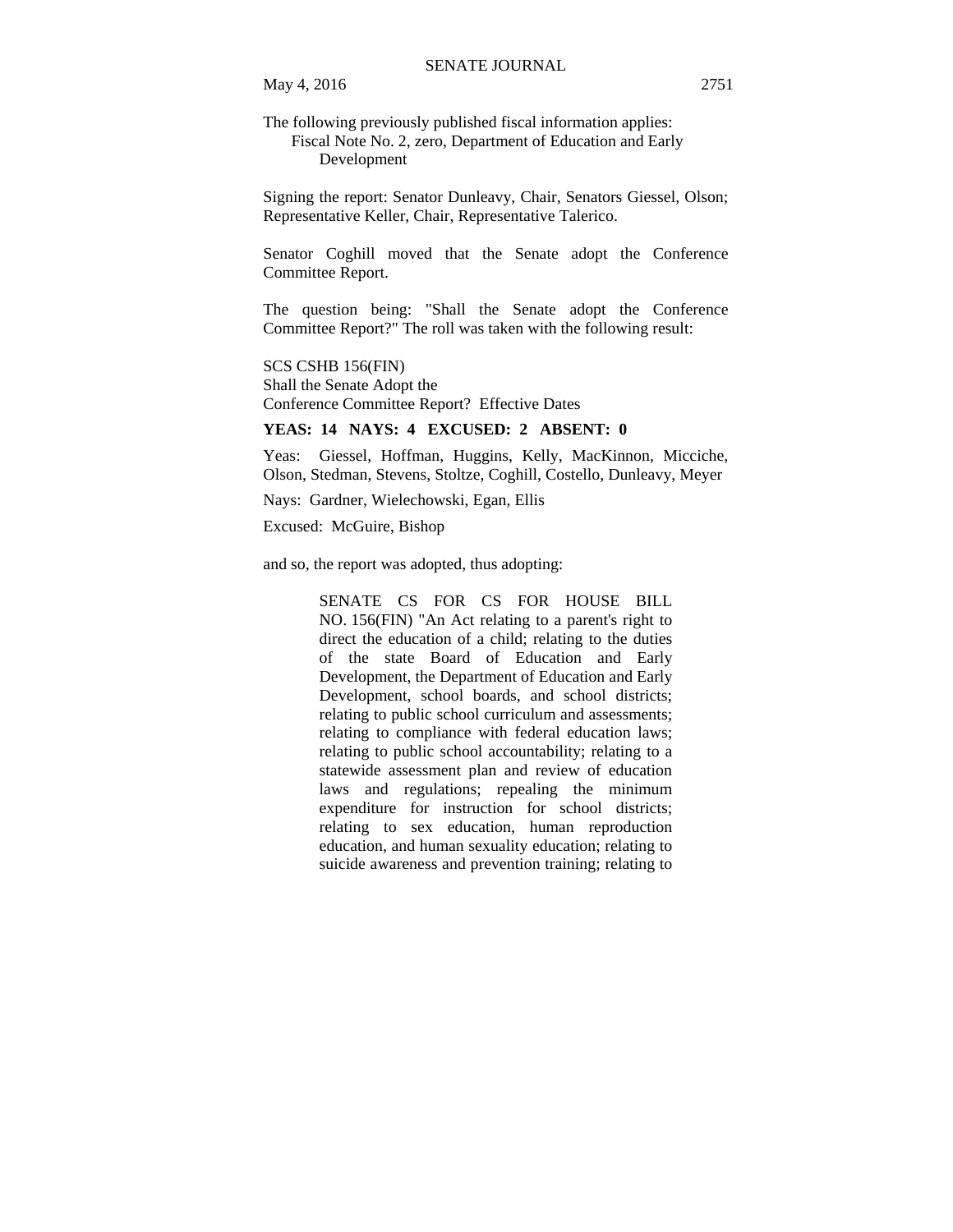contracts for student assessments; relating to questionnaires and surveys administered in public schools; relating to physical examinations for teachers; and providing for an effective date."

Senator Coghill moved and asked unanimous consent that the vote on the adoption of the Conference Committee Report be considered the vote on the effective date clauses. Without objection, it was so ordered.

The Secretary was requested to notify the House.

# **SB 196**

Senator Coghill moved and asked unanimous consent to take up Conference Committee Report on CONFERENCE CS FOR SENATE BILL NO. 196 "An Act relating to the amount appropriated for power cost equalization; relating to the use of certain unexpended earnings from the power cost equalization endowment fund; and providing for an effective date" which had been held on the Secretary's desk (page 2728). Without objection, the Conference Committee Report was before the Senate.

Senator Coghill moved that the Senate adopt the Conference Committee Report.

The question being: "Shall the Senate adopt the Conference Committee Report?" The roll was taken with the following result:

CCS SB 196 Shall the Senate Adopt the Conference Committee Report? Effective Date

## **YEAS: 18 NAYS: 0 EXCUSED: 2 ABSENT: 0**

Yeas: Giessel, Hoffman, Huggins, Kelly, MacKinnon, Micciche, Olson, Stedman, Stevens, Stoltze, Wielechowski, Coghill, Costello, Dunleavy, Egan, Ellis, Gardner, Meyer

Excused: McGuire, Bishop

and so, the report was adopted, thus adopting: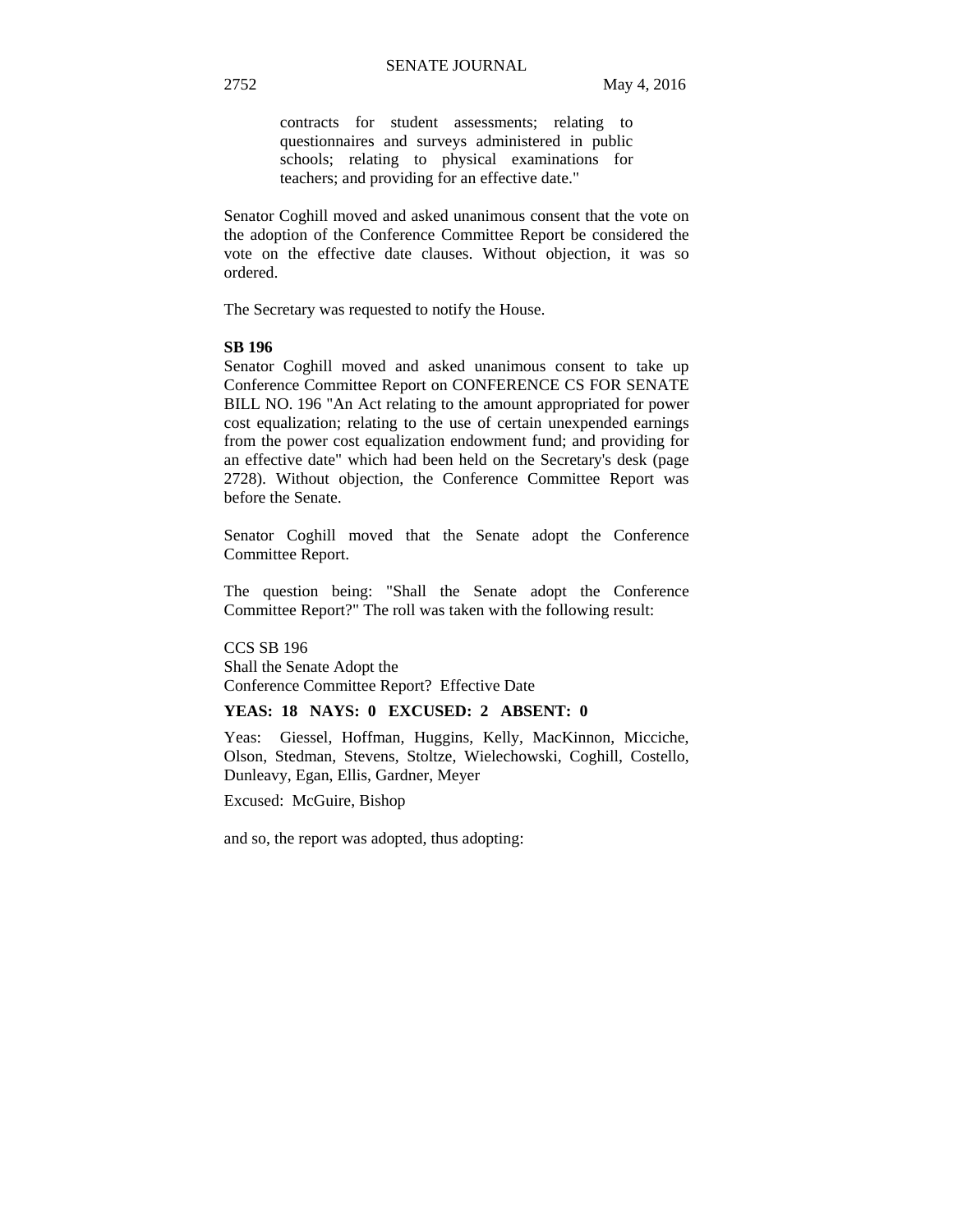CONFERENCE CS FOR SENATE BILL NO. 196 "An Act relating to the amount appropriated for power cost equalization; relating to the use of certain unexpended earnings from the power cost equalization endowment fund; and providing for an effective date."

Senator Coghill moved and asked unanimous consent that the vote on the adoption of the Conference Committee Report be considered the vote on the effective date clause. Without objection, it was so ordered.

The Secretary was requested to notify the House.

The bill was referred to the Secretary for engrossment and enrollment.

#### **Unfinished Business**

#### **HB 137**

Senator Coghill moved and asked unanimous consent to take up the recede message on SENATE CS FOR CS FOR HOUSE BILL NO. 137(FIN) am S "An Act establishing an intensive management surcharge; providing for the repeal of the intensive management surcharge; establishing certain special hunting and fishing licenses and permits for residents with developmental disabilities; establishing a separate sustainable wildlife account in the fish and game fund; raising certain fees related to sport fishing, hunting, and trapping; relating to the fish and game fund; providing for the repeal of the sport fishing surcharge and sport fishing facility revenue bonds; relating to the regulation of nonresident hunters; relating to hunting and fishing by proxy; relating to fish and game conservation decals; raising the age at which a state resident is required to obtain a license for sport fishing, hunting, or trapping; relating to the Chitina dip net fishery; and providing for an effective date" which had been held on the Secretary's desk (page 2697). Without objection, the recede message was before the Senate.

Senator Coghill moved that the Senate recede from its amendments and recommended the body vote no.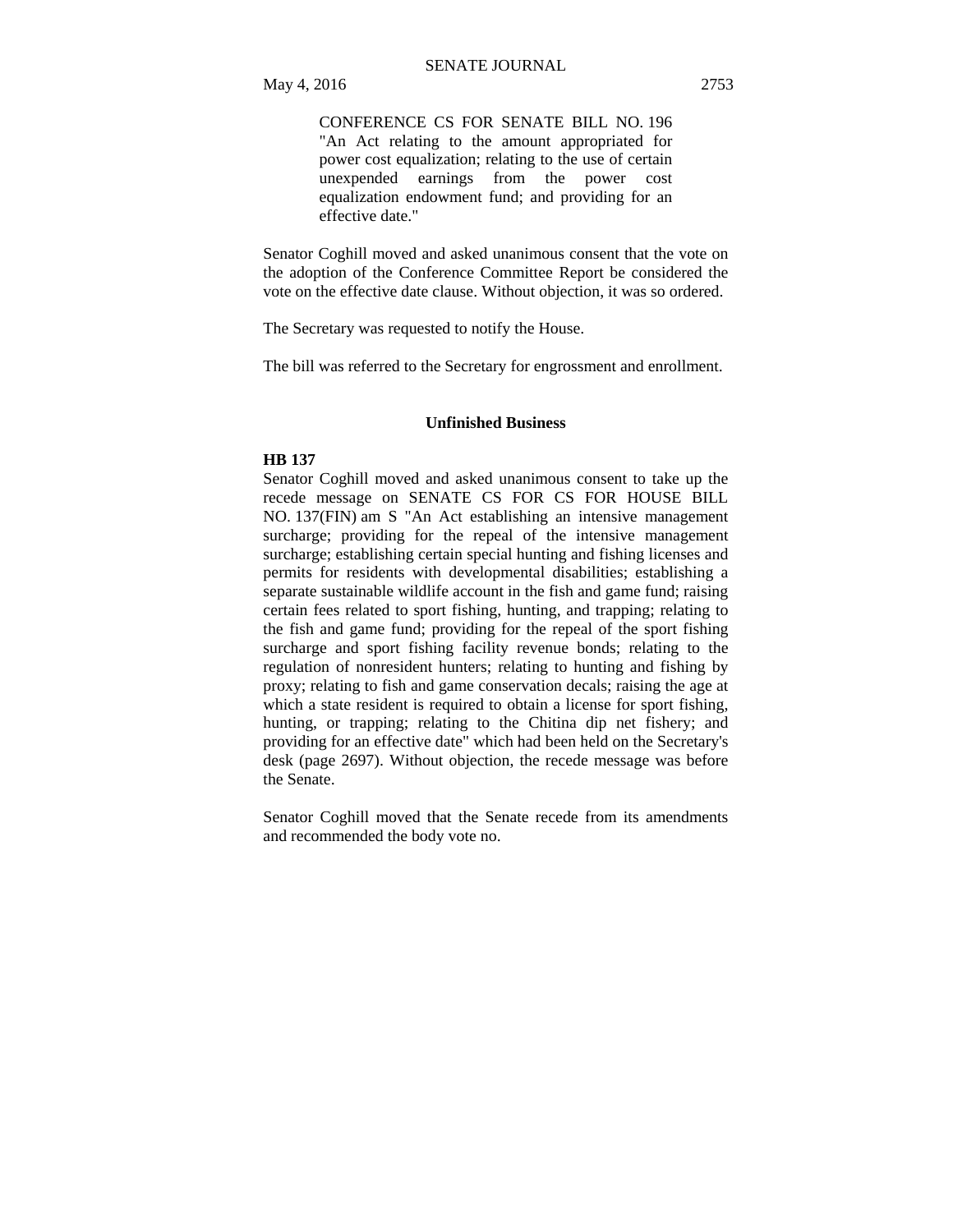The question being: "Shall the Senate recede from its amendments?" The roll was taken with the following result:

#### SCS CSHB 137(FIN) am S

Shall the Senate Recede from its Amendments to CSHB 137(FIN) am?

# **YEAS: 0 NAYS: 18 EXCUSED: 2 ABSENT: 0**

Nays: Hoffman, Huggins, Kelly, MacKinnon, Micciche, Olson, Stedman, Stevens, Stoltze, Wielechowski, Coghill, Costello, Dunleavy, Egan, Ellis, Gardner, Giessel, Meyer

Excused: McGuire, Bishop

and so, the Senate failed to recede.

The President appointed the following members to a Conference Committee to meet with the like committee from the House:

Senator Giessel, Chair Senator Stoltze Senator Stevens

The Secretary was requested to notify the House.

President Meyer made the following appointment:

#### **Alaska Opioid Policy Task Force**

Senator Giessel, ex officio member

### **Announcements**

Rule 23(d) of the Alaska State Legislature Uniform Rules is currently in effect.

Announcements are at the end of the journal.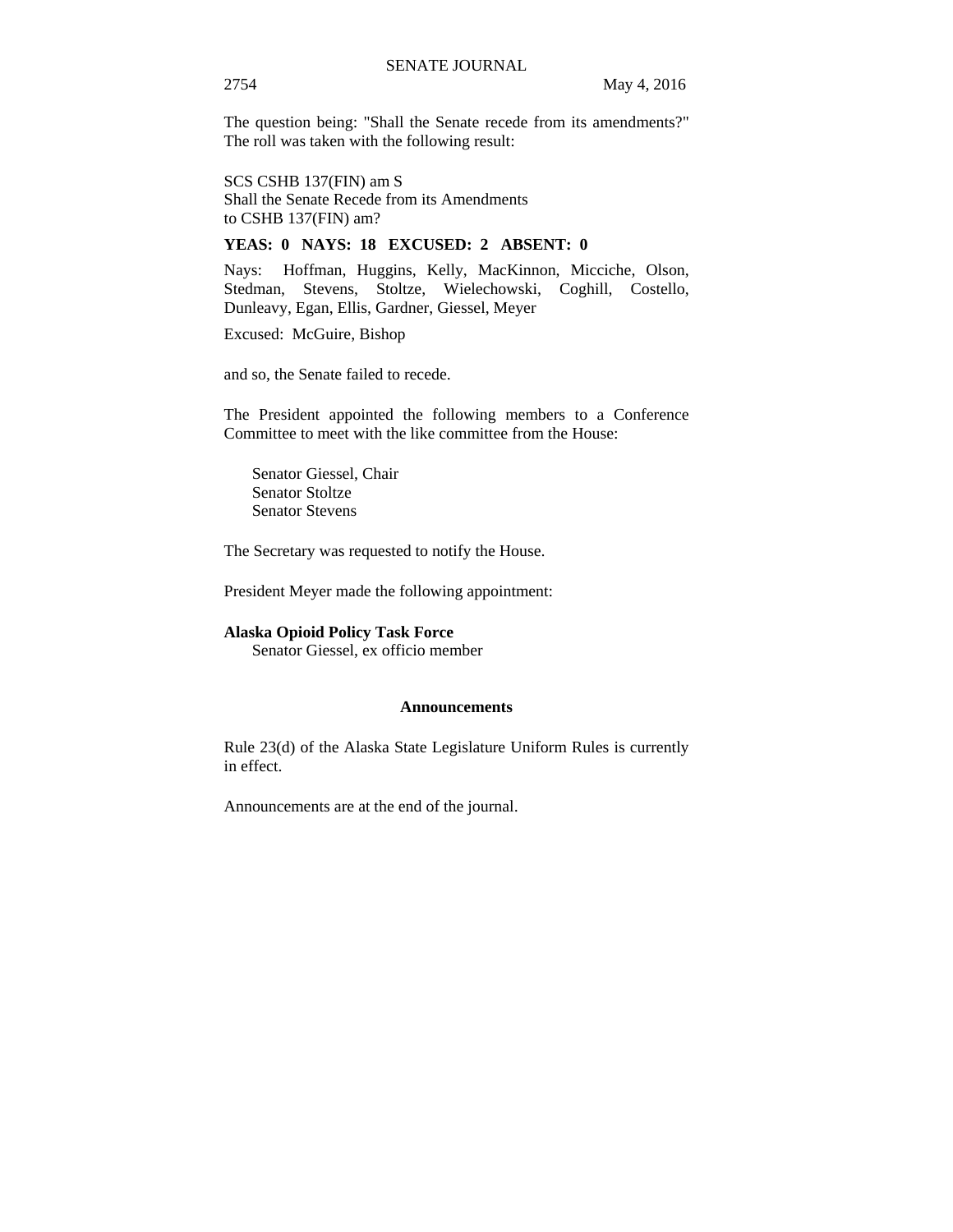# **Adjournment**

Senator Coghill moved and asked unanimous consent that the Senate stand in adjournment until 11:00 a.m., May 6, 2016. Without objection, the Senate adjourned at 11:25 a.m.

> Liz Clark Secretary of the Senate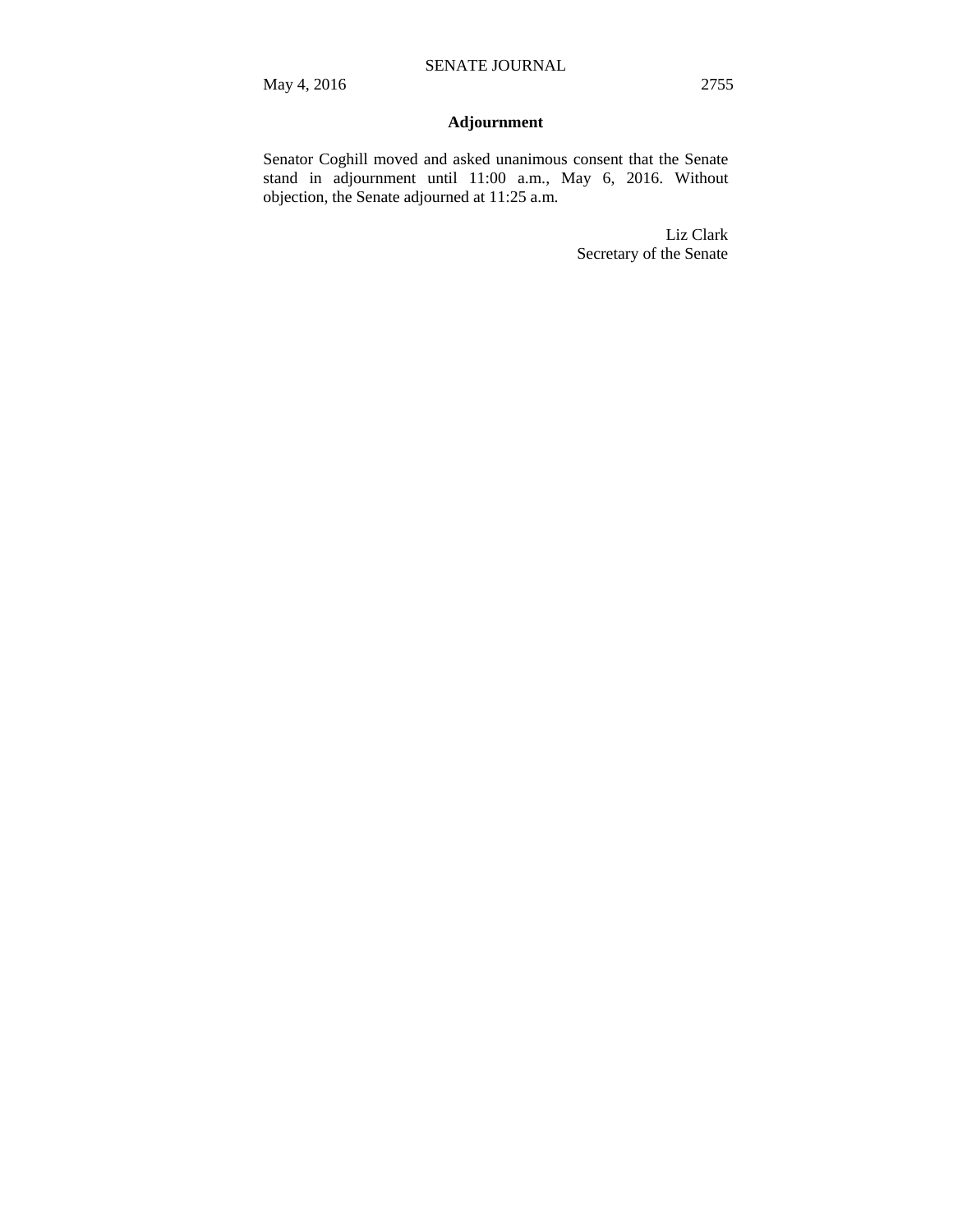#### **Announcements**

Americans with Disabilities Act Notice - Persons with disabilities who require special accommodation or alternative communication formats to access committee meetings may contact the appropriate committee office or the Legislative Information Office in their community. Reasonable advance notice is needed to accommodate the request. For further information, call the ADA Coordinator at 465-3854 Voice/465-4980 TDD.

# **STANDING COMMITTEES**

+ indicates teleconference

= indicates bill previously heard/scheduled

# **RESOURCES**

| May $06$ | Friday                                            | <b>Anch Lio Conf Rm</b>                                           | 10:00 AM |
|----------|---------------------------------------------------|-------------------------------------------------------------------|----------|
|          | -- MEETING CANCELED --                            |                                                                   |          |
|          | -- Testimony <invitation only=""> --</invitation> |                                                                   |          |
|          |                                                   | <joint committee="" house="" resources="" the="" with=""></joint> |          |
| $+$      | Alaska LNG Project Update:                        |                                                                   |          |
|          | Project Update                                    |                                                                   |          |
|          | <b>Fiscal Team Update</b>                         |                                                                   |          |
|          | State of Alaska Gas Team Update                   |                                                                   |          |
|          |                                                   |                                                                   |          |

# **CONFERENCE COMMITTEES**

# **CONFERENCE COMMITTEE ON HB137**

**May 05 Thursday Bill Ray Center 208 8:30 AM** 

HB 137 HUNT/FISH/TRAP: FEES;LICENSES;EXEMPTIONS

-- Testimony <Invitation Only> --

----------------------------------------

# **CONFERENCE COMMITTEE ON HB156**

- **May 04 Wednesday Bill Ray Center 208 Time TBA**  -- MEETING CANCELED --
- = HB 156 SCHOOL ACCOUNTABILITY MEASURES; FED. LAW